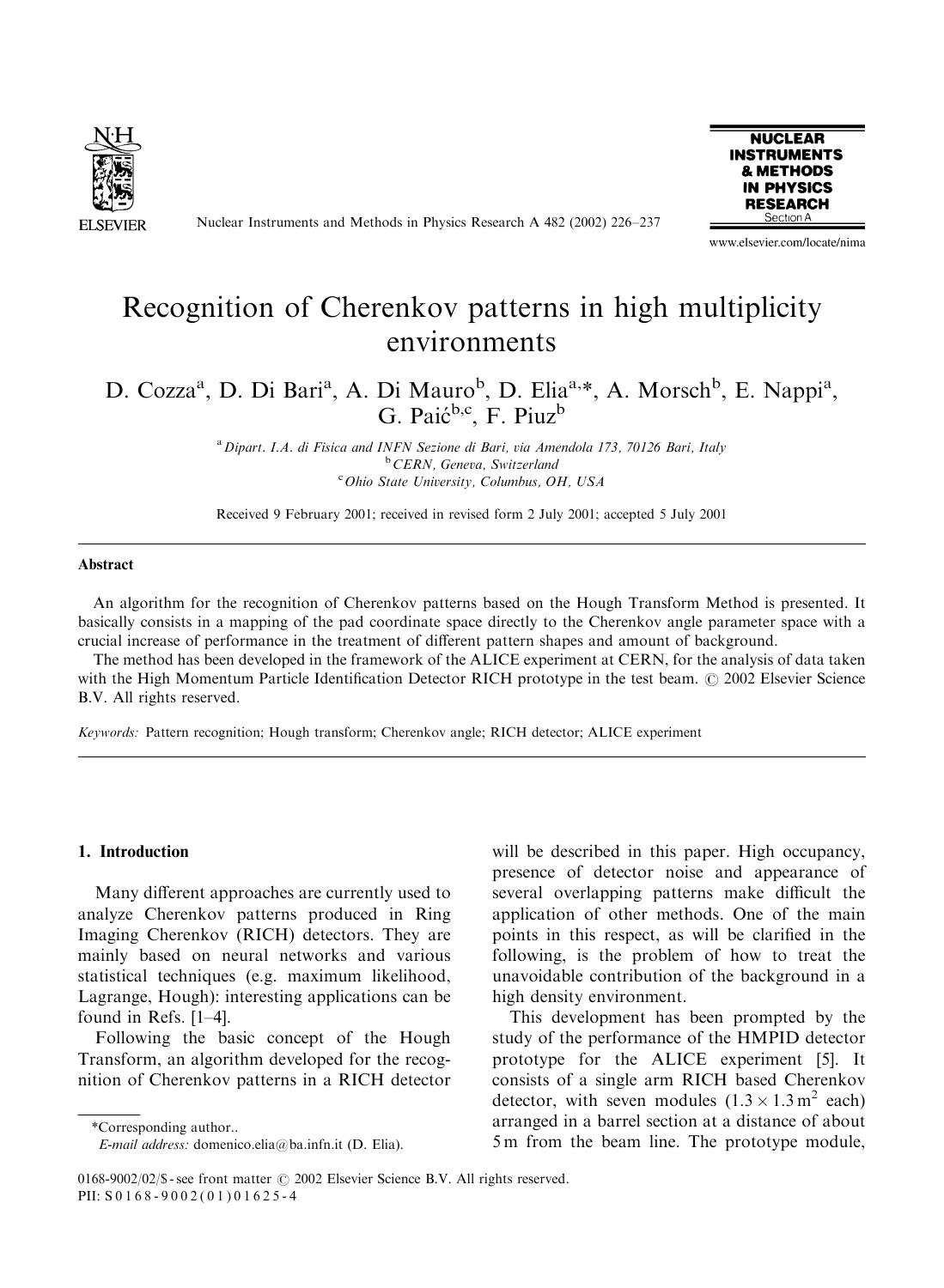corresponding to  $\frac{2}{3}$  of the final area, has been tested in a hadron beam at the CERN SPS in 1997–1998 [6].

# 2. Description of the ALICE HMPID

The ALICE HMPID is a proximity focusing Cherenkov detector: its working principle and main features will be schematically described in the following with the aim to introduce the specificity of the pattern recognition. However, the method developed is of general nature and applicable in other detector geometries.

A charged particle traversing the detector (Fig. 1) can cause the emission of Cherenkov photons in the radiator, which consists of a 10 mm thick layer of liquid  $C_6F_{14}$  (with an index of refraction  $n = 1.2948$  at  $\lambda = 180$  nm, corresponding to the average photon energy in the HMPID): the emission angle with respect to the particle direction is referred to as the Cherenkov angle. It depends on the particle velocity and the optical properties of the radiator according to the relation  $\cos \theta = 1/n\beta$ .

This means that the process takes place for particle momenta above a defined threshold  $p_{\text{th}}$   $\left[ \frac{\text{GeV}}{c} \right] = (n^2 - 1)^{-1/2} M \sim 1.22 \times M$   $\left[ \frac{\text{GeV}}{c^2} \right]$ , which depends on the rest mass  $M$  of the charged particle. The UV photons are detected by a photodetector, consisting of a conventional



MWPC with anode wires of  $20 \mu m$  diameter, 4 mm pitch and 2 mm anode–cathode gap. Finally, they convert into electrons on a solid photocathode consisting of a thin layer  $(500 \text{ nm})$  of CsI evaporated onto a segmented pad plane. The pad size is  $8 \times 8.4$  mm<sup>2</sup>.

The distance between the radiator and the MWPC (''proximity gap'') is about 100 mm; the ratio between the radiator thickness and the proximity gap determines the purely geometrical contribution to the achievable resolution. The collection wire electrode placed in the proximity gap, near to the quartz window, prevents the electrons released by ionizing particles to enter in the MWPC sensitive volume. The analog pad readout allows to obtain an accurate localization by means of the centroid reconstruction. The mean value of the photoelectron yield measured at the plateau for the prototype module is  $14.9 \pm 1.5$ , corresponding to a merit factor  $N_0 \approx 45 \text{ cm}^{-1}$  [6].

The pattern generated by detected photoelectrons on the photocathode will be determined by the track incidence angle; the recognition of the pattern enables to evaluate the Cherenkov angle and hence the  $\beta$  of the particle itself, provided the momentum is known.

# 3. Application of HTM to Cherenkov patterns

While in a low density environment the recognition of patterns may be achieved in a number of ways, this is not possible whenever an important background is present, e.g. in the case of many partially overlapping patterns. In that case, it is necessary to extract efficiently the signal by a suitable strategy. The Hough Transform Method [7], with some modifications as described in the following, allows to achieve this pattern recognition by finding maxima in a single-parameter space, being relatively unaffected by high level noise background and pattern shape [8].

Let us assume that we transform a Cartesian space in a feature space

$$
\mathbf{x} \to (\mathbf{a}, T(\mathbf{x}, \mathbf{a})) \tag{1}
$$

where **a** is a parameter vector and  $T(x, a)$  its rela-Fig. 1. Schematic drawing of the ALICE–HMPID detector. tive transform. For each thresholded contribution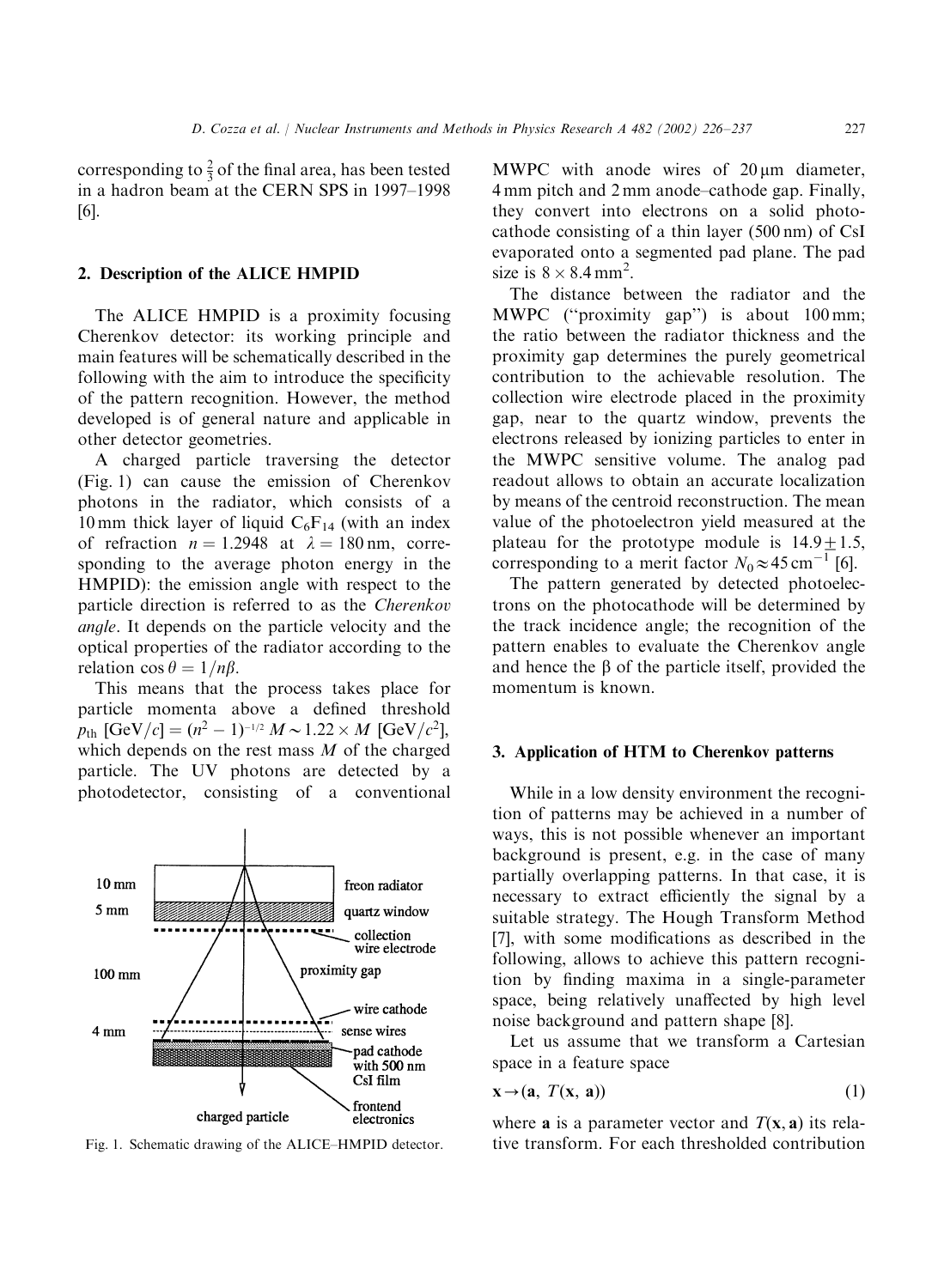of  $T(x, a)$  in the parameter space, the value of a corresponding variable  $HCS(T(x, a))$  gets incremented according to the following scheme:

$$
\text{HCS}(T(\mathbf{x}, \mathbf{a})) \to \text{HCS}(T(\mathbf{x}, \mathbf{a})) = w. \tag{2}
$$

This counting procedure defines the function  $HCS(T(x, a))$  in the so-called "Hough Counting" Space''. The incrementation function  $w = w(\mathbf{x}, \mathbf{a})$ allows to use other relevant information associated with a given feature point [9]. The Hough estimator for the feature vector is given by the bin value in HCS with the highest frequency in the parameter space.

For the Cherenkov patterns, the starting point of the analysis consists of a bidimensional map with the impacts  $(x_p, y_p)$  of the charged particles, impinging the detector plane with known incidence angles  $(\theta_p, \phi_p)$ , and of the coordinates  $(x, y)$  of hits due to both Cherenkov photons and background sources. A Hough counting space has to be constructed for each charged particle, according to

$$
(x, y) \rightarrow ((xp, yp, \thetap, \phip), \etac).
$$
 (3)

Since the feature vector  $\mathbf{a} = (x_p, y_p, \theta_p, \phi_p)$  is provided by the tracking of the charged particle, the transform will reduce the problem to a solution in a one-dimensional mapping space. The HCS in this case represents the photon Cherenkov angle  $\eta_c$ spectrum and, indeed, a Hough estimator for the Cherenkov angle  $\theta_c$  of the particle is chosen as the highest peak provided by all the photons which fall in that angle bin. Thus, the HCS accumulates the contributions from several Cherenkov photons according to expression  $(2)$ . The transformation which provides the parameter  $\eta_c$  for a given a vector will be described in the next section as the geometrical backtracing algorithm to extract the Cherenkov angle associated with each photon pad.

## 4. Geometrical backtracing

Starting from the cluster centroid (or the hit pad position) one has to reconstruct the angle under which the photon causing it could have been emitted if belonging to the chosen track. The procedure implemented to achieve such a result is called ''backtracing''. The following assumptions are made:

- (1) the origin of 'photons' resulting in the same reconstructed angle is a priori fixed (single point) on the path across the radiator. The position of this point varies, although only slightly, with the polar angle of the photon (because of the absorption in the radiator), being close to the middle of the radiator thickness on the track path as described in more detail later;
- (2) the energy of every 'photon' is assumed to be equal to the mean energy of the photons producing photoelectrons in the ALICE HMPID (6.85 eV);

In the reference system where the origin is the entrance point of the Minimum Ionizing Particle (MIP) in the radiator (see Fig. 2), we define:

 $(x_p, y_p)$ =MIP impact coordinates onto the photocathode

 $(\theta_p, \phi_p)$ =MIP polar and azimuthal angles

 $(x, y)$ =impact coordinates of the photon onto the photocathode

 $(\theta, \phi)$ =polar and azimuthal angles of the photon

 $r_w$ ,  $q_w$ ,  $t_{\text{gap}}$  = radiator, quartz and gap widths

 $n_f$ ,  $n_g$ ,  $n_g$  = freon, quartz and methane refraction indices.

The azimuthal angle  $\phi$  for the photon can be evaluated, for the first iteration, assuming an average emission depth L (at the middle of the radiator):

$$
\tan \phi = \frac{y - L \tan \theta_p \sin \phi_p}{x - L \tan \theta_p \cos \phi_p}.
$$
 (4)



Fig. 2. Reference system used in the backtracing.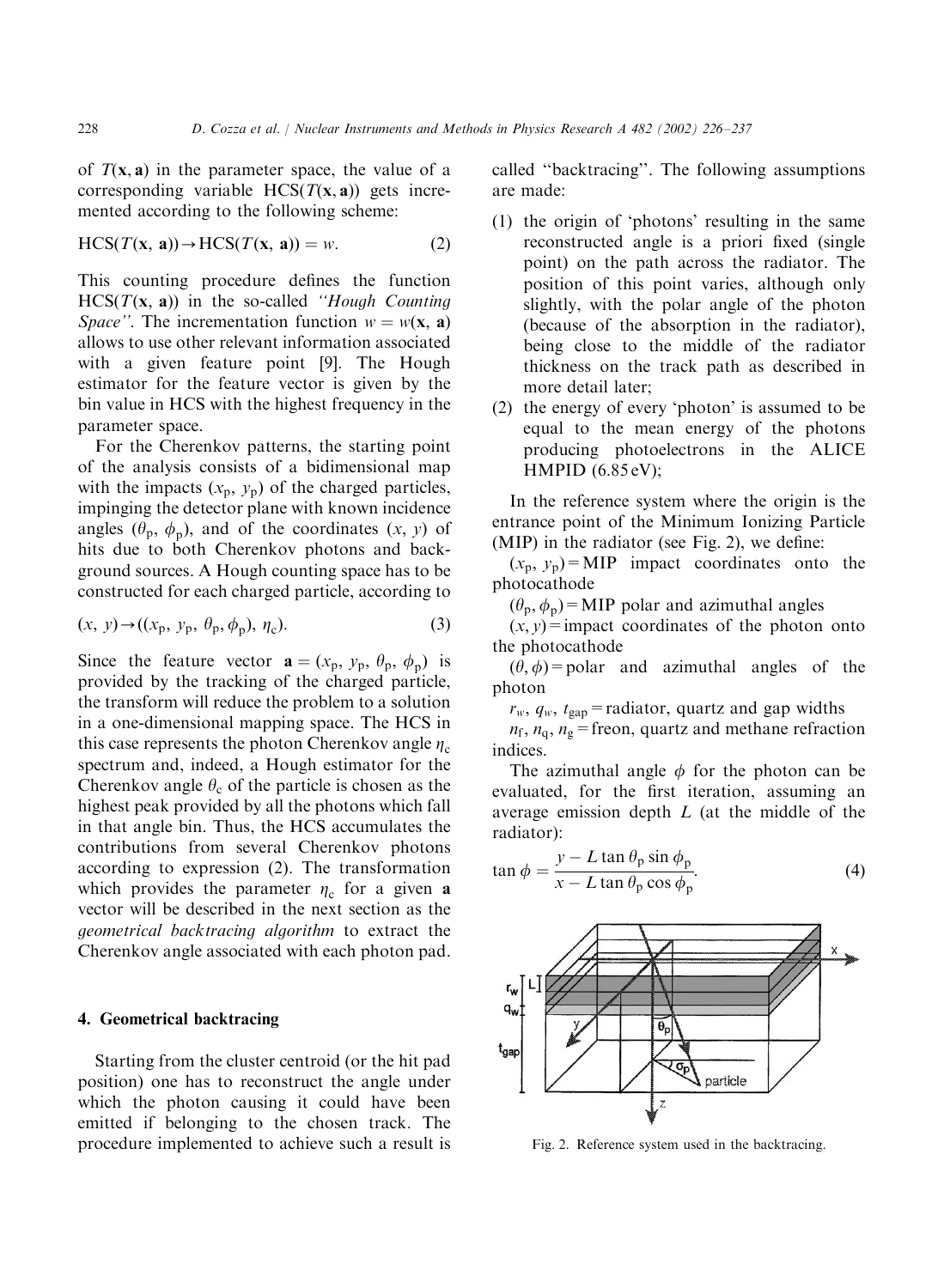Using this value of  $\phi$  and defining a and R as

$$
a = [(r_w - L) + q_w + t_{\text{gap}}] \tan \theta_p
$$

 $R =$  distance MIP-photon impacts on the photocathode

the following equation has to be solved:

$$
R2 = [a\cos\phip - b\cos\phi]2 + [a\sin\phip - b\sin\phi]2.
$$
\n(5)

In Eq.  $(5)$ , *b* is a function of the polar angle of the photon according to

$$
b = (r_w - L)\tan\theta + q_w \frac{n_f \sin\theta}{\sqrt{n_q^2 - n_f^2 \sin^2\theta}}
$$
  
+  $t_{\text{gap}} \frac{n_f \sin\theta}{\sqrt{n_g^2 - n_f^2 \sin^2\theta}}$ . (6)

Therefore, the solution of Eq.  $(5)$  taking into account Eq. (6) provides the value of  $\theta$  for the current photon of the MIP.

The emission point  $L$ , is evaluated per each photon, with an iterative procedure: at first L is taken to be in the middle of the radiator width (0.5 cm) and a corresponding value of  $\theta$  is extracted. With this value the most probable emission point  $L(\theta)$  is evaluated as follows. The mean emission distance of photons is given by

$$
\langle l_{\rm p} \rangle = \frac{\int_0^{r_{\rm w}/\cos \theta_{\rm p}} l_{\rm p} T(l_{\rm ph}) \, \mathrm{d} l_{\rm p}}{\int_0^{r_{\rm w}/\cos \theta_{\rm p}} T(l_{\rm ph}) \, \mathrm{d} l_{\rm p}},\tag{7}
$$

where  $T(l_{\rm ph})$  is the transmission coefficient of the freon along the photon path  $(l_{ph})$  in the radiator. This path length is given by

$$
l_{\rm ph} = l_{\rm p} \frac{\cos \theta_{\rm p}}{\cos \theta} \tag{8}
$$

so the transmission takes the form

$$
T(l_{\rm ph}) = e^{-l_{\rm ph}/l_{\rm abs}}.\tag{9}
$$

In Eq. (9)  $l_{\text{abs}}$  is the photon absorption length in the freon, given by  $(-1.8/\ln T_0)$  cm: for 6.85 eV photon energy,  $T_0$  for 1.8 cm of freon is  $\approx 0.88$ . The projection of  $l_p$  onto the normal to the detector gives the average emission length according to

$$
\langle L \rangle = r_w - \langle l_p \rangle \cos \theta_p = r_w - l_{\text{abs}} \cos \theta + r_w \frac{e^{-r_w/l_{\text{abs}} \cos \theta}}{1 - e^{-r_w/l_{\text{abs}} \cos \theta}}.
$$
(10)

By using this value as L in Eq. (4), again  $\theta$  is calculated: the same procedure is iterated in order to reach convergence, i.e. further variations of  $\theta$ smaller than 1%. This recalculation of the emission point on a track-by-track basis has been applied only for tracks with an inclination angle  $\theta_p$ larger than  $5^\circ$ , since in this case it improves the final Cherenkov angle resolution by some percents. Such a procedure is not time consuming because, in average, five iterations are sufficient to achieve an outcome. Finally, the Cherenkov angle  $\eta_c$  for the photon is calculated by

$$
\cos \eta_{\rm c} = \sin \theta_{\rm p} \cos(\phi - \phi_{\rm p}) + \cos \theta_{\rm p} \cos \theta. \tag{11}
$$

The dependence of the Cherenkov angle resolution on various detector parameters and other involved quantities, like track incidence angle  $\theta_p$ , has been studied combining the analysis of single particle test beam events with the Monte Carlo simulation of the detector. Details can be found elsewhere [10].

#### 5. Data samples

Different sets of data have been used in the development of the algorithm. The main ones have been obtained as an artificial superposition of actual single track (beam) events: in this way we can control the particle density and/or the cathode plane pad occupancy which are fundamental parameters and study the method performance in function of them. These events have been obtained by randomly superimposinga fixed number of single ring events on a pad map of the dimensions of the ALICE prototype module. In such a way, sets of, respectively, 10, 20, 30, 40 and 50 overlapped events per square meter have been formed, the last density being representative of the maximum expected pad occupancy in the ALICE environment. Inclined tracks and different proximity gap sizes have been taken into account to understand the influence of the pattern shape and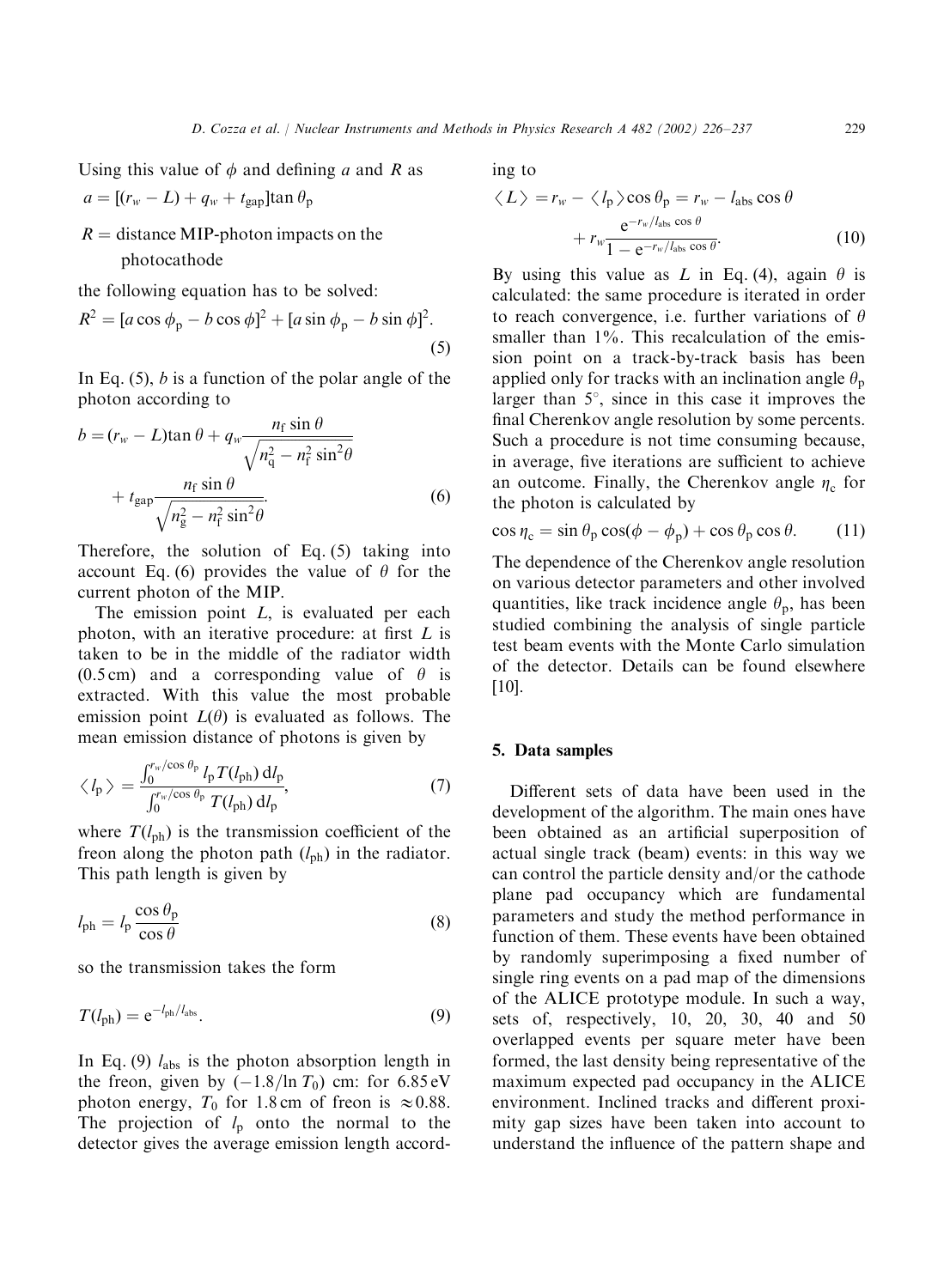Table 1 Samples of data from SPS test-beam, used for the analysis

| Sample         | Ring<br>radius (mm) | Density<br>$(p. \text{cles/m}^2)$ | HV(V) | Inc.<br>angle (deg.) |
|----------------|---------------------|-----------------------------------|-------|----------------------|
| 1              | 155                 | $1 \rightarrow 50$                | 2100  |                      |
| $\overline{2}$ | 155                 | $1 \rightarrow 50$                | 2050  | 0                    |
| 3              | 155                 | $1 \rightarrow 50$                | 2000  |                      |
| $\overline{4}$ | 122                 | $1 \rightarrow 50$                | 2100  |                      |
| 5              | 122                 | $1 \rightarrow 50$                | 2050  | 2.5, 5, 7.5          |



Fig. 3. Detector map for an event at  $50 \text{ p.cles/m}^2$ .

dimension, respectively, on the performance of the method: Table 1 resumes the samples of this type used.

In Fig. 3 an example of event at the maximum analyzed density  $(50 \text{ particles/m}^2)$  is shown.

The method has been also applied to the reconstruction of Cherenkov rings in a multiparticle environment by using simulated Pb–Pb events generated by the HIJING–PARAM code. These events, corresponding to the maximum density expected at LHC,  $(dN/dy)_{ch} = 8000$ , have been transported through the ALICE detector by using the GEANT code.

#### 6. Photon Cherenkovangle spectra

The distributions of the Cherenkov angle  $\eta_c$  per photon-pad at four different particle densities are reported in Fig. 4 (white distributions).

Although at first sight it seems advantageous to use the cluster centroid in the backtracing for better localization, we have observed that the use

of the clustering on the hit pads, in case of high density multiparticle events, leads to a clear signal reduction per MIP. The clustering procedure in high density events modifies the topological (ring) reconstruction since it can merge together several photon clusters in a single cluster resulting into a biased centroid location. The net effect is an appreciable reduction of the signal over background ratio in the  $\eta_c$  distribution. For this reason we have analyzed these multiring events taking into account only the hit pads, assuming as photon-pad location the middle of the pad itself.

In Fig. 4 it is clearly shown that the amount of background increases with the pad occupancy onto the photodetector and, at fixed occupancy, it increases with the Cherenkov angle. We need to treat it some way: its shape would, in fact, tend to bias the Hough procedure of the Cherenkov angle of the ring, forcing it to prefer large values as more likely as the pad occupancy is higher.

#### 6.1. Background description

To describe this background, the following analytical expression

$$
\frac{dN_{\text{bkg}}}{d\eta_{\text{c}}} \sim F_{\text{bkg}}(\eta_{\text{c}}) = t g \theta (1 + t g^2 \theta) \frac{n_{\text{C}_6 \text{F}_{14}} \cos \eta_{\text{c}}}{n_{\text{CH}_4} \cos \theta} \quad (12)
$$

can be derived from geometrical considerations. In Eq. (12) the refraction indices  $n_{C_6F_{14}}$  and  $n_{CH_4}$  have been assumed constant and  $\theta$  is the polar angle of the photon at the photocathode given by

$$
n_{\rm CH_4} \sin \theta = n_{\rm C_6F_{14}} \sin \eta_c.
$$

Eq. (12), derived for normal incidence of the charged track onto the photodetector, is still suitable for small incidence angles as concerned with in the following analysis. It fits well the real background at all particle densities, as shown by the dashed curves in Fig. 4.

With this analytical form each photon-pad has been weighted according to the following procedure. For each analyzed track (MIP impact) the corresponding  $\eta_c$  distribution is calculated. In this distribution we calculate the number of photon-pads  $N_{bkg}$  in a sampling band far from the signal (i.e. with  $\eta_c$  between  $\eta_{\text{bkg}}^1 = 0.720$  and  $\eta_{\text{bkg}}^2 =$ 0:760 rad). So the expected amount of background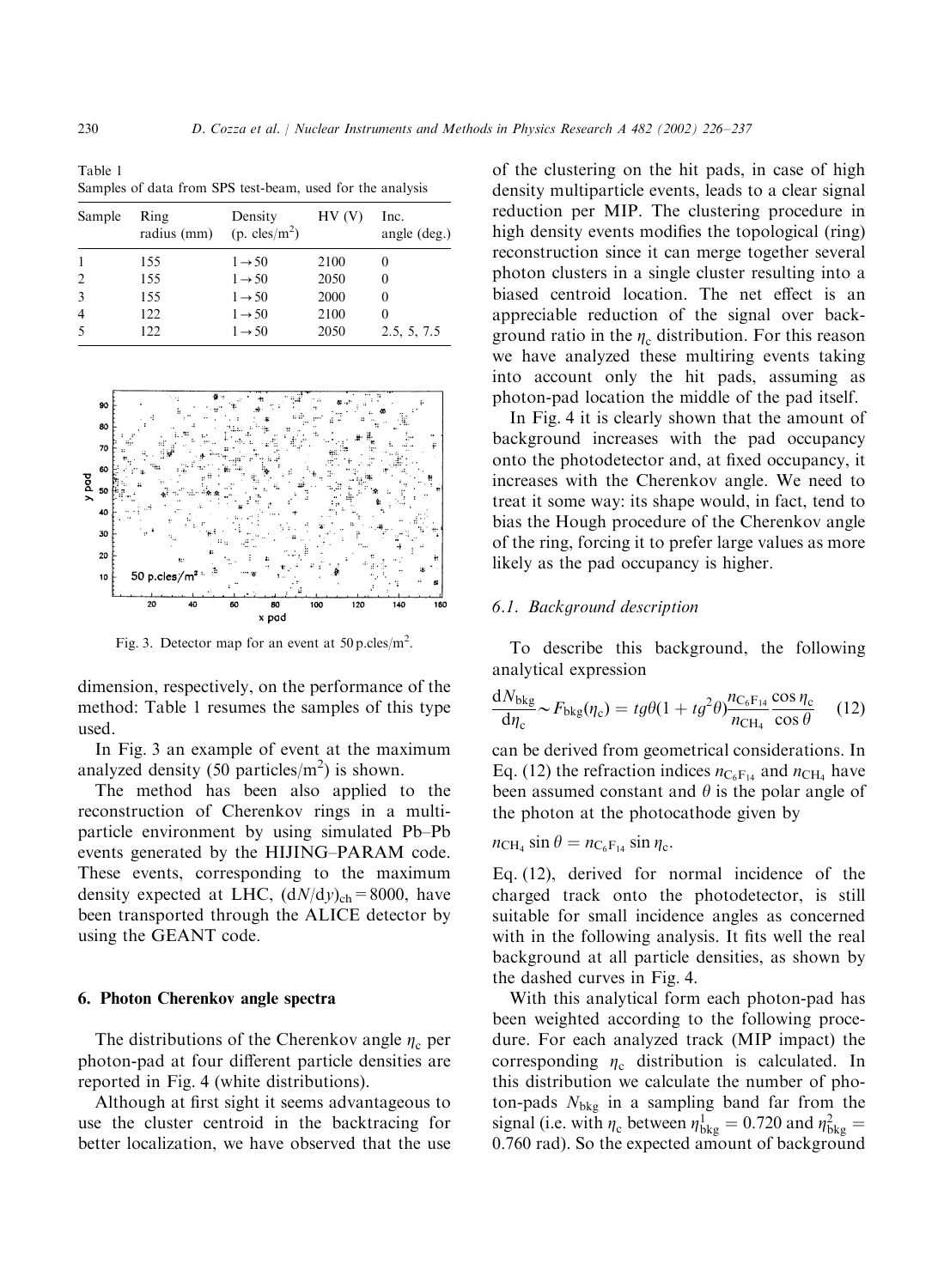

Fig. 4. Distributions of  $\eta_c$  per photon-pad at different particle densities, with the estimated background (dashed) and after the weighting procedure (dark) for sample (1).

photon-pads at any  $\eta_c$  can be estimated by means of Eq. (12), as

$$
R_{\text{bkg}}(\eta_{\text{c}}) d\eta_{\text{c}} = \frac{F_{\text{bkg}}(\eta_{\text{c}}) N_{\text{bkg}}}{\int_{\eta_{\text{bkg}}^1}^{\eta_{\text{bkg}}^2} F_{\text{bkg}}(\eta_{\text{c}}') d\eta_{\text{c}}'} d\eta_{\text{c}}.
$$
 (13)

In Eq. (13)  $d\eta_c$  is 1 mrad: it means that  $R_{bkg}(\eta_c)d\eta_c$ is the expected amount of background photons in 1 mrad bin at the angle  $\eta_c$ . In Fig. 4 it is clearly shown that the agreement of this estimated background (dashed line) with the background shape at all particle densities is good. The white distribution in each case corresponds to the photon-pad  $\eta_c$ spectrum obtained for all analyzed MIPs. If  $N_{\rm ph}(\eta_{\rm c})d\eta_{\rm c}$  is the  $\eta_{\rm c}$  spectrum for the MIP under study, to take into account the background, each photon in each bin should be weighted by

$$
W_{\text{bkg}}(\eta_{\text{c}}) = 1 - \frac{R_{\text{bkg}}(\eta_{\text{c}})}{N_{\text{ph}}(\eta_{\text{c}})}.
$$
\n(14)

The dark distributions in Fig. 4 have been obtained by entering each photon with the corresponding weight calculated by Eq. (14). As already mentioned, without the background subtraction obtained by this weighing procedure, the output response of the Hough analysis, described in the following, leads to overestimate the track Cherenkov angle as more likely as the particle density is higher.

# 6.2. HTM with correlation bands for signals with intrinsic width

The determination of the mean Cherenkov angle for all the photons associated with a track, as already mentioned, is the final goal of the pattern recognition. The  $\eta_c$  signal observed in Fig. 4 shows that there is no drastic deterioration of the width of the signal distribution, but the mean Cherenkov angle is influenced by the presence of the back-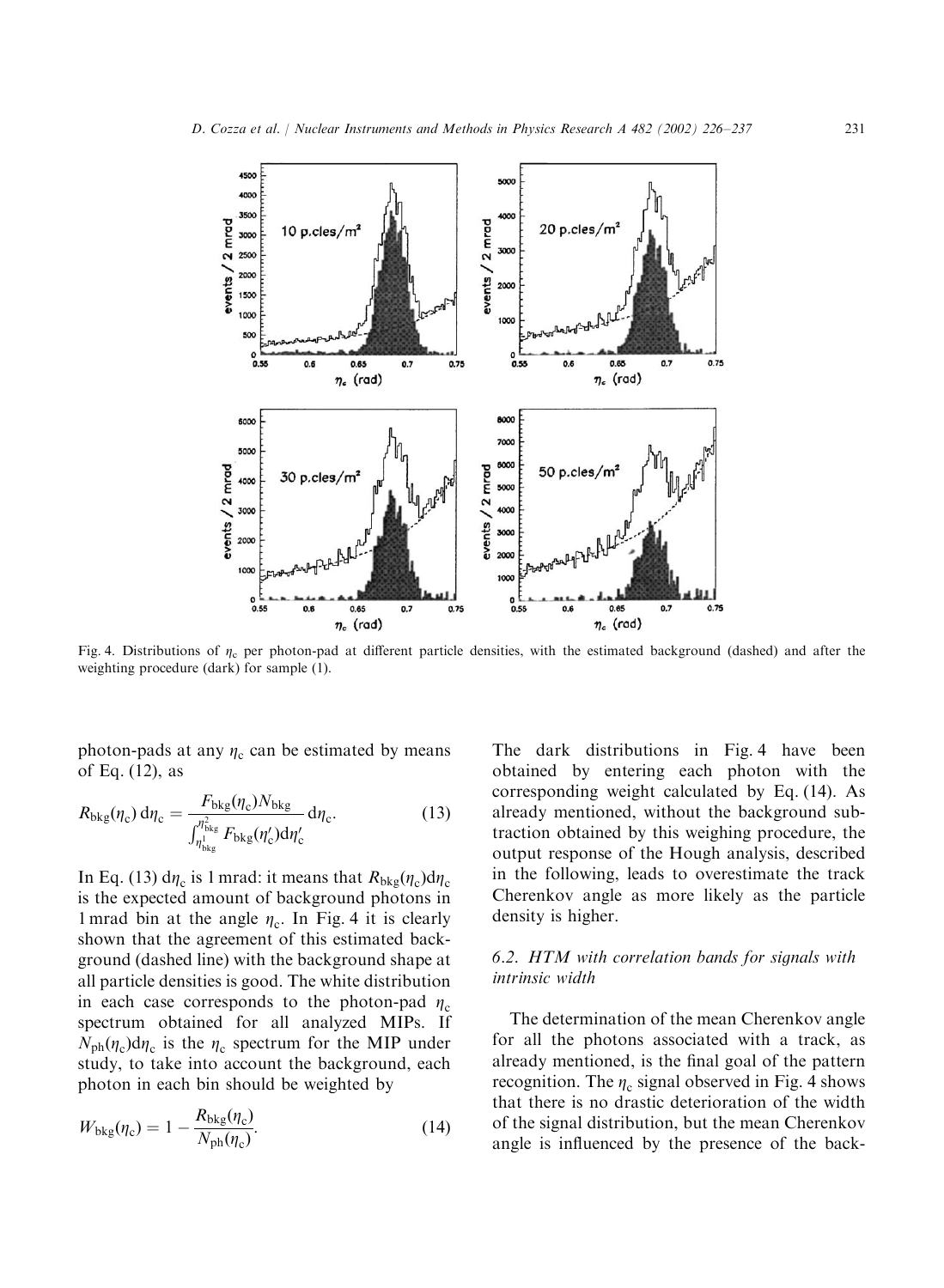ground signal. In the following we will describe, in detail the applied method relying on the Hough transform method modified to accommodate the spread of the signal in the  $\eta_c$  spectrum. Of course the signal seen in a single event is rather small, as shown in Fig. 5: it requires a complex analysis to extract the mean Cherenkov angle. We have adopted the so-called sliding window approach that will be described in detail later. It consists basically in slidinga window of a width comparable to the width of the Cherenkov signal (in  $\eta_c$ ) over the full  $\eta_c$  spectrum. At each step in the sliding procedure, the total content of the bins falling within the window is counted. The position of the maximum recorded allows, after iterative averaging procedures, for the extraction of the mean angle.

The statistics of photons per each Cherenkov ring is quite small and each of them has an intrinsic spread in the corresponding Cherenkov angle. For a better treatment of the signal in the  $\eta_c$ spectrum, the incrementation expression (2) has been modified according to the method described hereafter.

The following integration in the  $\eta_c$  space over a 'sampling band' b has been applied:

$$
HCS'(\eta_c) = \int_{\eta_c - b/2}^{\eta_c + b/2} HCS(\eta_c') d\eta_c' \tag{15}
$$

which in the discrete case, where  $d\eta_c = 1$  mrad (i.e.  $\eta_c(k) = k \, d\eta_c$ , k integer), transforms into the correlation

$$
HCS'(\eta_c(k)) = \sum_{i=\eta_c(k)-b/2}^{\eta_c(k)+b/2} HCS(i).
$$
 (16)

This integration provides a smoothing of the HCS function which has been proved to reduce the statistical fluctuations in the peak position. The HCS has been calculated using  $w = W_{bkg}(\eta_c)$  as incrementation function. The sampling band in the correlation has been determined by the analysis as 40 mrad (corresponding to about 3  $\sigma$  of the experimental signal distribution) to get in the end the best Cherenkov angle resolution.

#### 7. HTM application results

The output response of the Hough analysis procedure, per each MIP, consists of the photonpads whose  $\eta_c$  angle correspond to the counts falling into the Hough selected band: we call those ''Hough photon-pads'' and their number will be indicated by  $N_{\text{ph}}^{\text{H\ddot{o}ugh}}$ . Since in the overlapped multi ring events the identity of each photon-pad is known (i.e. we know, for each photon, the MIP to which it belongs), we can estimate that the average fraction of ''original'' Cherenkov photon-pads in the Hough selected band is around 70% at the highest particle density analyzed.



Fig. 5. Distributions of  $\eta_c$  per photon-pad for single MIPs in sample (1) at 50 particles/m<sup>2</sup>.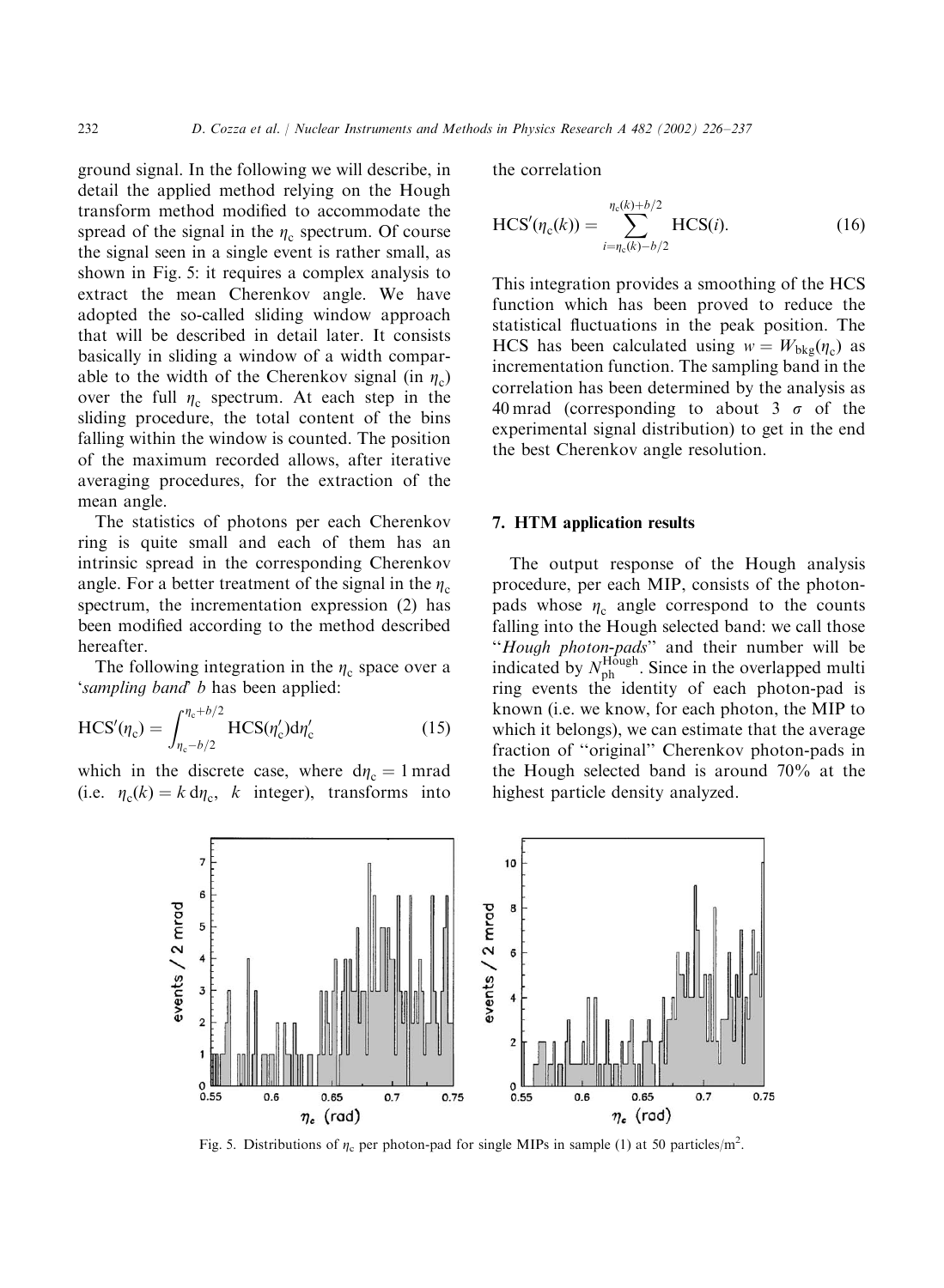Furthermore, the band selection performed by the Hough method takes into account the background: then for each Hough selected photon-pad a background related weight is also available. Finally, the pattern recognition provides this global output:

$$
N_{\text{ph}}^{\text{Hough}}(\eta_{\text{c}}(i), W_{\text{bkg}}(\eta_{\text{c}}(i)), i = 1, N_{\text{ph}}^{\text{Hough}}).
$$

The mean Cherenkov angle is then

$$
\langle \theta_{\rm c} \rangle = \frac{1}{W_{\rm tot}} \sum_{i=1}^{N_{\rm ph}^{\rm Hough}} W_{\rm bkg}(\eta_{\rm c}(i)) \eta_{\rm c}(i),
$$
  

$$
W_{\rm tot} = \sum_{i=1}^{N_{\rm ph}^{\rm Hough}} W_{\rm bkg}(\eta_{\rm c}(i))
$$
 (17)

and the calculation is iterated, discarding photonpads with  $\eta_c$  by more than a defined number of sigmas from the  $\langle \theta_c \rangle$  value. Finally, by iteration the best estimate for the current Cherenkov angle  $\theta_c$  is obtained.

The analysis described in the following, where the method has been applied both to real and simulated events, has demonstrated the absence of systematic shifts in the average reconstructed Cherenkov angle; the above defined Hough estimator looks then unbiased.

# 7.1. ALICE HMPID test beam data analysis

As the first example of application of the method, we report in the following the results obtained for the Cherenkov angle reconstruction in the multiring environment of data samples in Table 1: they represent a natural test of the algorithm performance since both the pad occupancy and background levels are controlled.

In Fig. 6(a) the  $\theta_c$  distribution at 50 particles/m<sup>2</sup> is shown while Fig. 6(b) illustrates (open triangles) the behavior of the angle resolution versus particle density. The same analysis procedure has also been applied for event samples (2) and (3) in Table 1, i.e. overlapped beam events collected at the SPS H4 beam at different high voltages on the multiwire chamber (RICH-HV) going from 2100 to 2050 and 2000 V: the results are summarized in Fig. 6(b). No significant difference is observed for the two higher HV values, while a degradation is observed at 2000 V, probably due to some photon losses at that voltage. The angle resolution for single particle events is in agreement with the expectations discussed in Ref. [10].

The behavior of  $\sigma_{\theta_c}$  versus particle density is reported in Fig. 7(a), where the results for samples (1) and (4) are compared. The better resolution obtained for smaller R reflects the fact that the overlap of different patterns is smaller for smaller rings, hence the underlying noise background contribution is smaller. The analytical relation between the Cherenkov angle resolution and the corresponding momentum limit for  $3\sigma \pi - K$  separation is plotted in Fig. 7 (b): it can be noted



Fig. 6. Final Cherenkov angle distributions per MIP at 50 p.cles/m<sup>2</sup> for sample (1) (a) and sigma evolution with density for samples  $(1)$ – $(3)$  (b).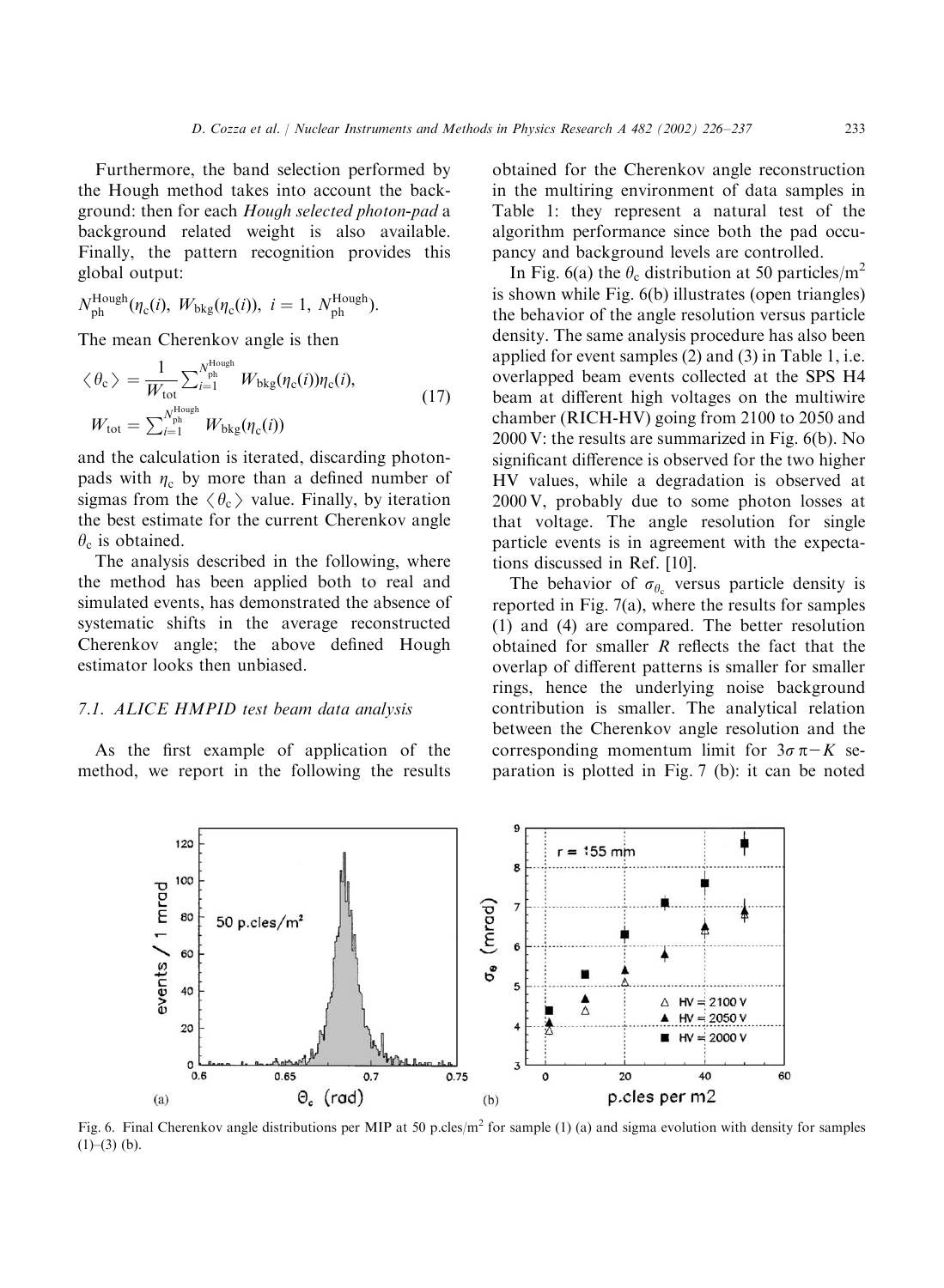that the performance of the method provides a track by track  $\pi$ –K identification up to more than  $2.5 \,\text{GeV}/c$  for the most violent events anticipated in ALICE. Assuming the mean multiplicity of the recorded events to be about half the maximum value, the present analysis sets the  $3\sigma \pi - K$ separation value to  $\sim$  3 GeV/c.

The performance of the method has also been tested for tracks hitting the photocathode with some angle with respect to the normal direction (samples (5) in Table 1). In Fig. 8 examples of rings produced by those tracks are shown. This analysis has been performed rejecting  $\frac{1}{4}$  of the ring fiducial area for 2.5° and  $5^{\circ}$  and  $\frac{1}{3}$  for 7.5°, as illustrated in Fig. 8. At present those cuts allow to reach the best angle resolutions by removing, from the analysis, regions with high background contamination in the Cherenkov signal.

Finally, Fig. 9 shows the evolution of the angle resolution going from normal incidence to  $7.5^{\circ}$ , which is close to the maximum expected in ALICE for the present HMPID design [2].

# 7.2. GEANT simulated data analysis

The performance of the method has also been evaluated with the detector simulation code GALICE [11]. One central Pb–Pb event  $(\sim 13\%$ of pad occupancy) has been fully simulated in the ALICE setup by generating the primary particle



Fig. 7. Cherenkov angle resolution versus density at different radii (a), and momentum limit versus  $\sigma_{\theta}$  relation (b).



Fig. 8. Examples of rings for inclined tracks.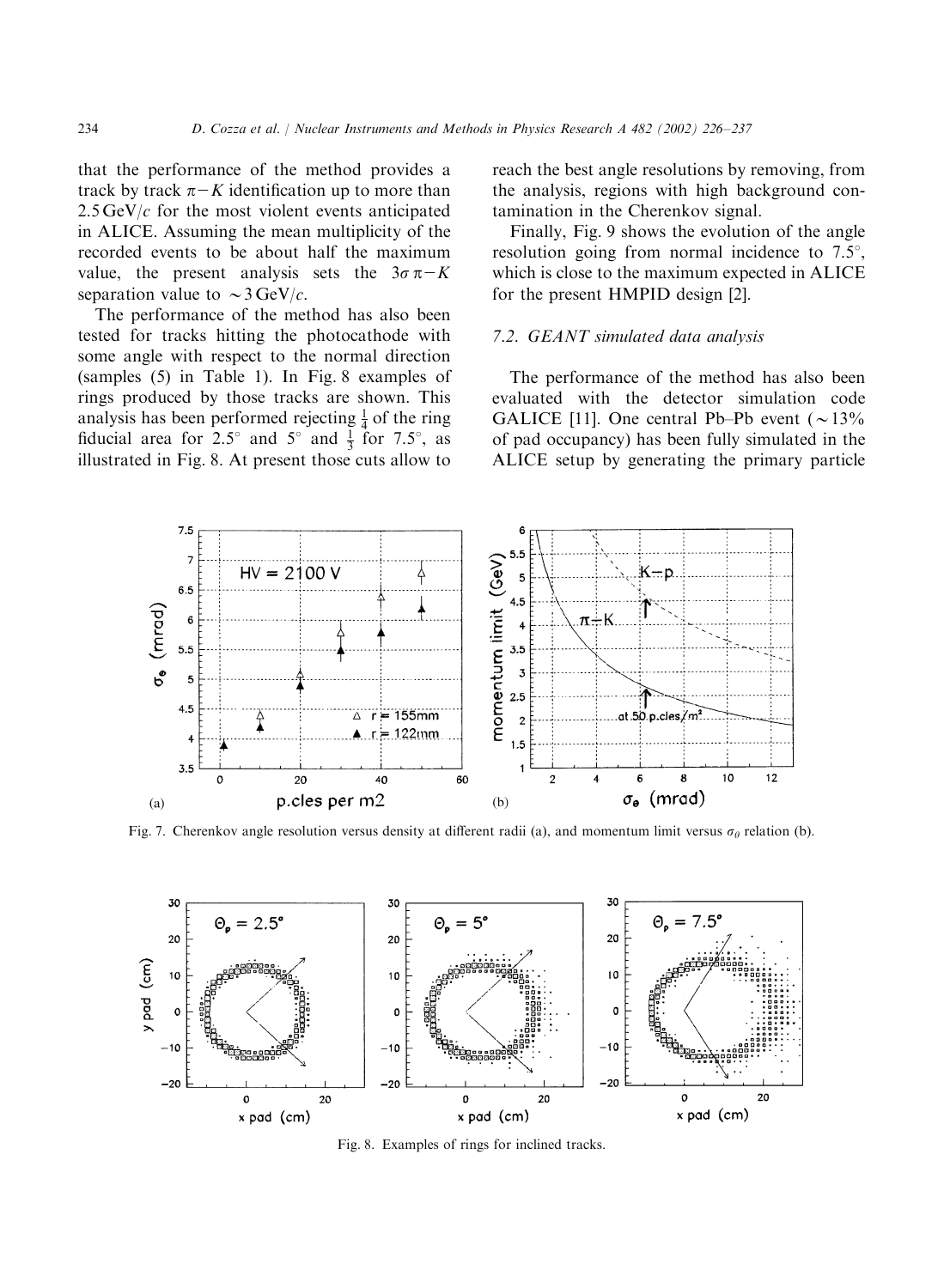flux with the HIJING event generator (Fig. 10), while secondary charged and neutral particle fluxes at the radial position of the RICH were simulated with FLUKA [12].

A single ring at a time has been generated and imbedded in the simulated Pb–Pb event: in this way  $\pi$ , K and p with different momenta, impinging one of the HMPID modules [2] at normal incidence, have been inserted in the background, with the Cherenkov ring assumed to be completely inside the sensitive area of the RICH photocathode. Fig. 11 shows the distributions of the reconstructed  $\eta_c$  Cherenkov angle for  $\pi$ , K and p at 2 and 3 GeV/c momenta, respectively. The 2 and  $3 \text{GeV}/c$  momenta,



Fig. 9. Angle resolution as a function of the track incidence.

Cherenkov angle resolution has been found in complete agreement with the estimates obtained by using the overlapped data at the maximum occupancy, at least for saturated particles (all the pions above  $1 \text{ GeV}/c$  for instance) since this situation is directly comparable with the fully developed rings (beam particles) superimposed to build samples of Table 1. The behavior in function of particle momentum and species is described in the next subsection.

#### 7.3. Efficiency and contamination estimates

The pattern recognition performance for the three particle species has been evaluated by means of a study of particle identification efficiency and contamination: this allows to better understand the angle reconstruction and particle identification capability in function of the particle momenta.

If  $N_i^{\text{found}}$  is the number of the reconstructed rings with  $\eta_c$  in a selected range for a given particle, while  $N_i^{\text{tot}}$  is the number of the total simulated rings, then the efficiency  $Eff_i$  and contamination  $Cont_i$ , have been defined as follows:

$$
Effi = \frac{Nifound}{Nitotal}
$$
  
Cont<sub>i</sub> =  $\frac{Njfound + Nkfound}{Nifound + Njfound + Nkfound} i \neq j \neq k$  (i =  $\pi$ , K, p)



Fig. 10. Left: hit map of central HMPID module in ALICE generated with the GALICE package for one Pb–Pb central event (dN/ dy=8000). Right: a detail of the previous hit map showing the region where the generated ring has been merged to the event (the ring pads are in black).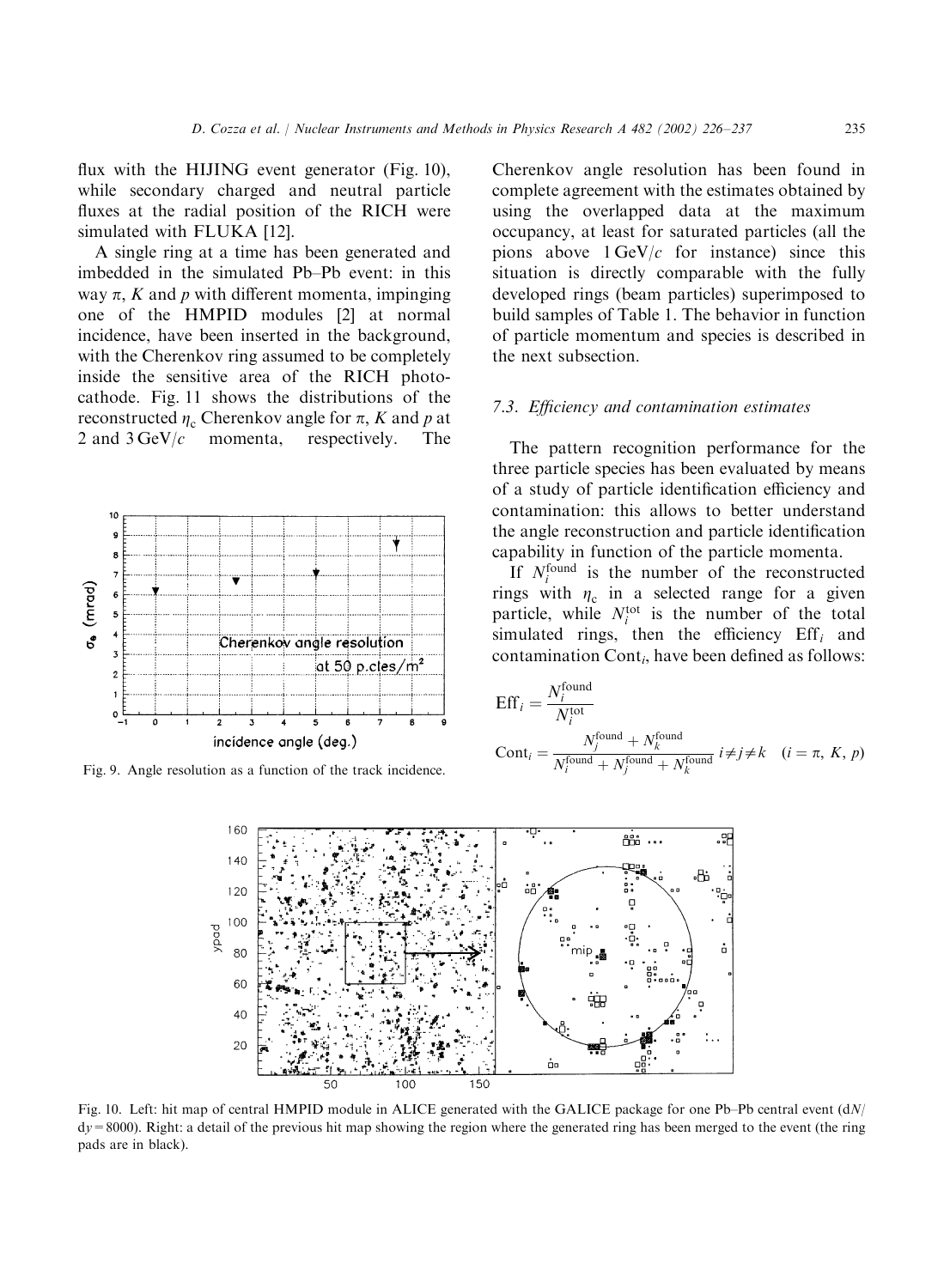

Fig. 11. Distributions of reconstructed Cherenkov angle  $\eta_c$  for 1000 of  $\pi$ , K and p at two different momenta.



Fig. 12. Efficiencies and contaminations as a function of momentum.

where the expected particle production ratios, estimated with HIJING, have been applied to calculate Cont<sub>i</sub> [13]. The cuts made in the analysis reflected the best compromise between a good efficiency and a low contamination and are only indicative since in the experiment they will depend on the physics signal under study. Fig. 12 shows efficiencies and contaminations as a function of particle momentum evaluated for  $\pi$ , K and p in the ranges 1.5–4, 1.5–3 and  $2-5 \,\text{GeV}/c$ , respectively.

The contamination in the pion sample is well below 10% at 80% efficiency over the momentum range of interest. For kaons the effect of the much larger amount of pions in the expected physical ratio reflects in a larger contamination: to keep it

reasonably small one has to lower the efficiency. The efficiency for protons is  $\sim 50\%$  at low momenta due to the low number of emitted photons, making the pattern recognition more difficult near to the momentum threshold.

## 8. Summary and conclusions

A pattern recognition method based on a modification of the Hough Transform has been described. The algorithm has been applied to the study of data taken in a test beam at CERN SPS with the ALICE HMPID prototype.